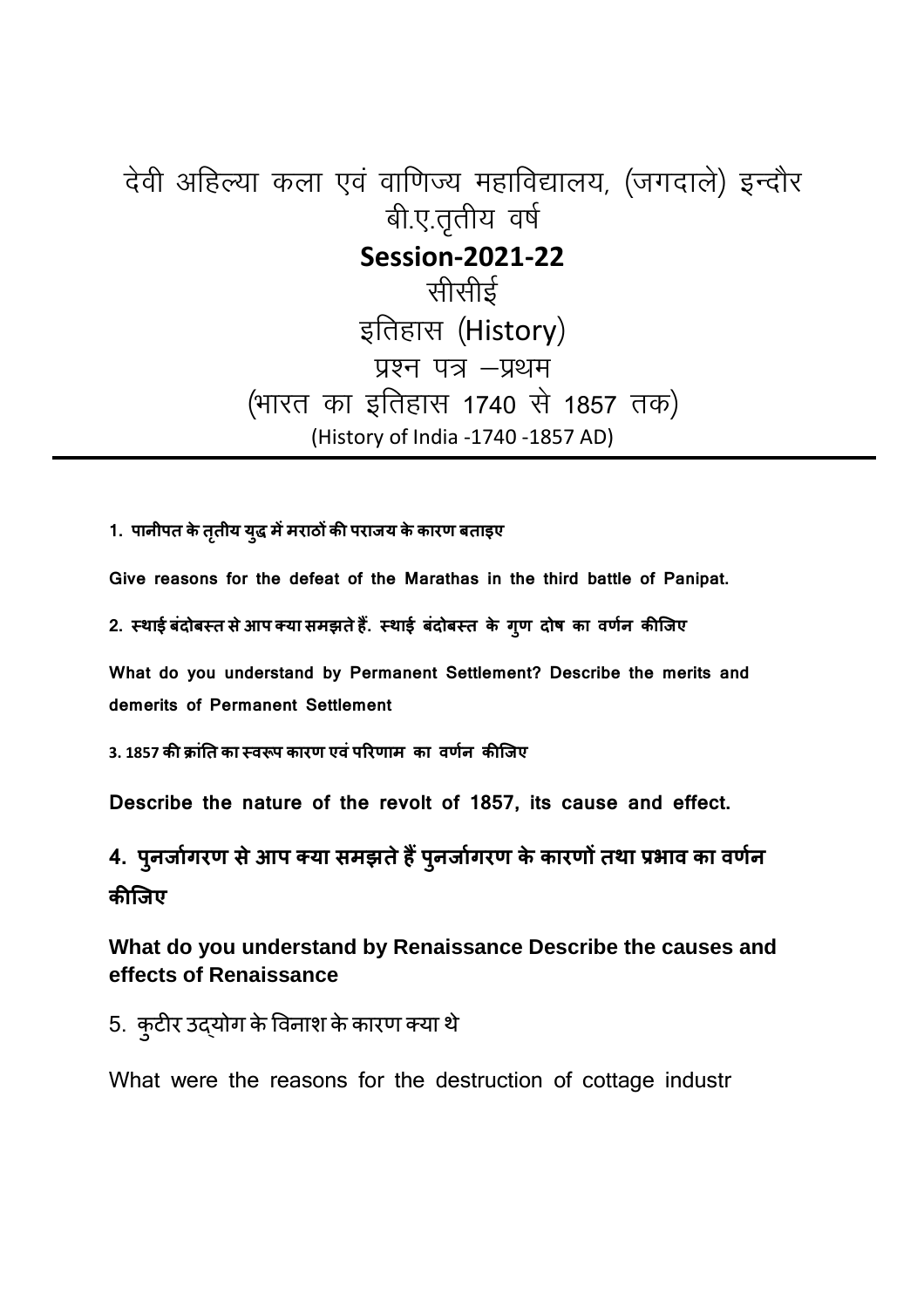देवी अहिल्या कला एवं वाणिज्य महाविद्यालय, (जगदाले) इन्दौर बी.ए.तृतीय वर्ष **Session-2021-22** सीर्सीई इतिहास (History) प्रश्न पत्र -द्वितीय (भारत का इतिहास 1858 से 1950 तक) (History of India -1858 -1950 AD)

1. लार्ड रिपन के प्रमुख सुधारों का वर्णन कीजिए

Describe the major reforms of Lord Ripon

 $2$  बंगाल विभाजन के कारणों और परिणामों का वर्णन करें

Describe the causes and consequences of the partition of Bengal

3. असहयोग आंदोलन के कारण एवं परिणामों की विवेचना करें

Discuss the causes and consequences of non-cooperation ovement

4. राष्ट्रीय आंदोलन में सुभाष चंद्र बोस और आजाद हिंद फौज का क्या का योगदान लिखिए

Write the contribution of Subhash Chandra Bose and Azad Hind Fauj in the national movement.

5. देशी रियासतों का एकीकरण किसने किया था देशी रियासतों का भारत में विलय की व्याख्या कीजिए।

Who did the integration of the princely states, the merger of the princely states with India